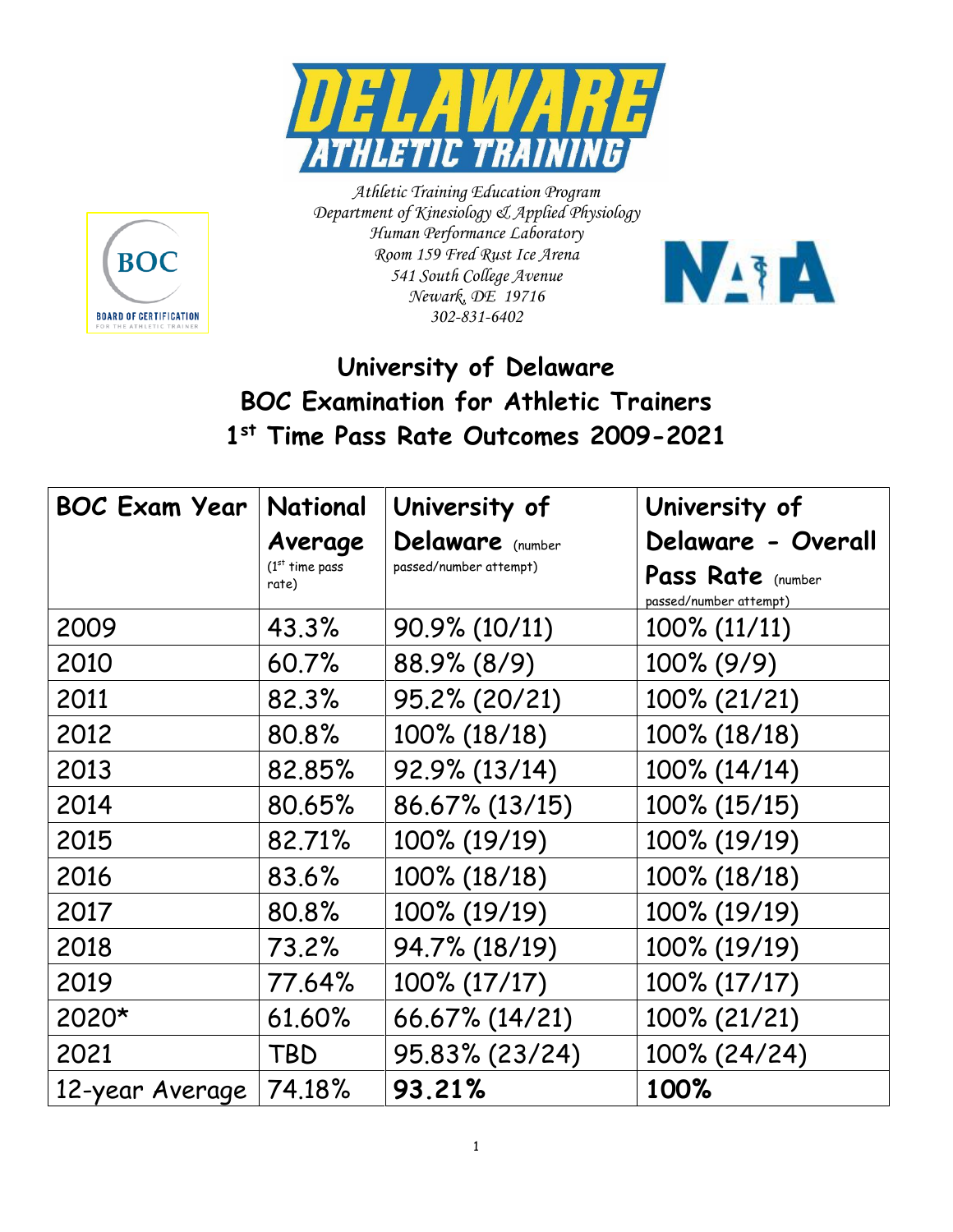## **University of Delaware Attrition/Retention Data**

| <b>Graduation Year</b> | #Soph Student<br><b>Beginning ATEP</b> | #Senior Students<br><b>Completing ATEP</b> |
|------------------------|----------------------------------------|--------------------------------------------|
| 2009                   | 11                                     | 11 (0% attrition)                          |
| 2010                   | 11                                     | 10 (9% attrition)                          |
| 2011                   | 21                                     | 21 (0% attrition)                          |
| 2012                   | 19                                     | 18 (5% attrition)                          |
| 2013                   | 15                                     | 14 (7% attrition)                          |
| 2014                   | 16                                     | 15 (6% attrition)                          |
| 2015                   | 20                                     | 19 (5% attrition)                          |
| 2016                   | 18                                     | 18 (0% attrition)                          |
| 2017                   | 19                                     | 19 (0% attrition)                          |
| 2018                   | 20                                     | 19 (5% attrition)                          |
| 2019                   | 17                                     | 17 (0% attrition)                          |
| 2020                   | 21                                     | 21 (0% attrition)                          |
| 2021                   | 17                                     | 17 (0% attrition)                          |

| <b>Graduation Year</b> | <b>I #MS-AT Students</b><br><b>Beginning ATEP</b> | #MS-AT Students<br><b>Completing ATEP</b> |
|------------------------|---------------------------------------------------|-------------------------------------------|
| 2021                   |                                                   | $ 7(12.5\%$ attrition)                    |

## **University of Delaware**

## **Post-Graduation Placement Data**

| Graduation<br>Year | AT Graduate<br>School | <b>Graduate School</b><br>for Other Allied<br>Health<br>Professions | AT-Related<br>Employment | Other |
|--------------------|-----------------------|---------------------------------------------------------------------|--------------------------|-------|
| 2009               |                       |                                                                     |                          |       |